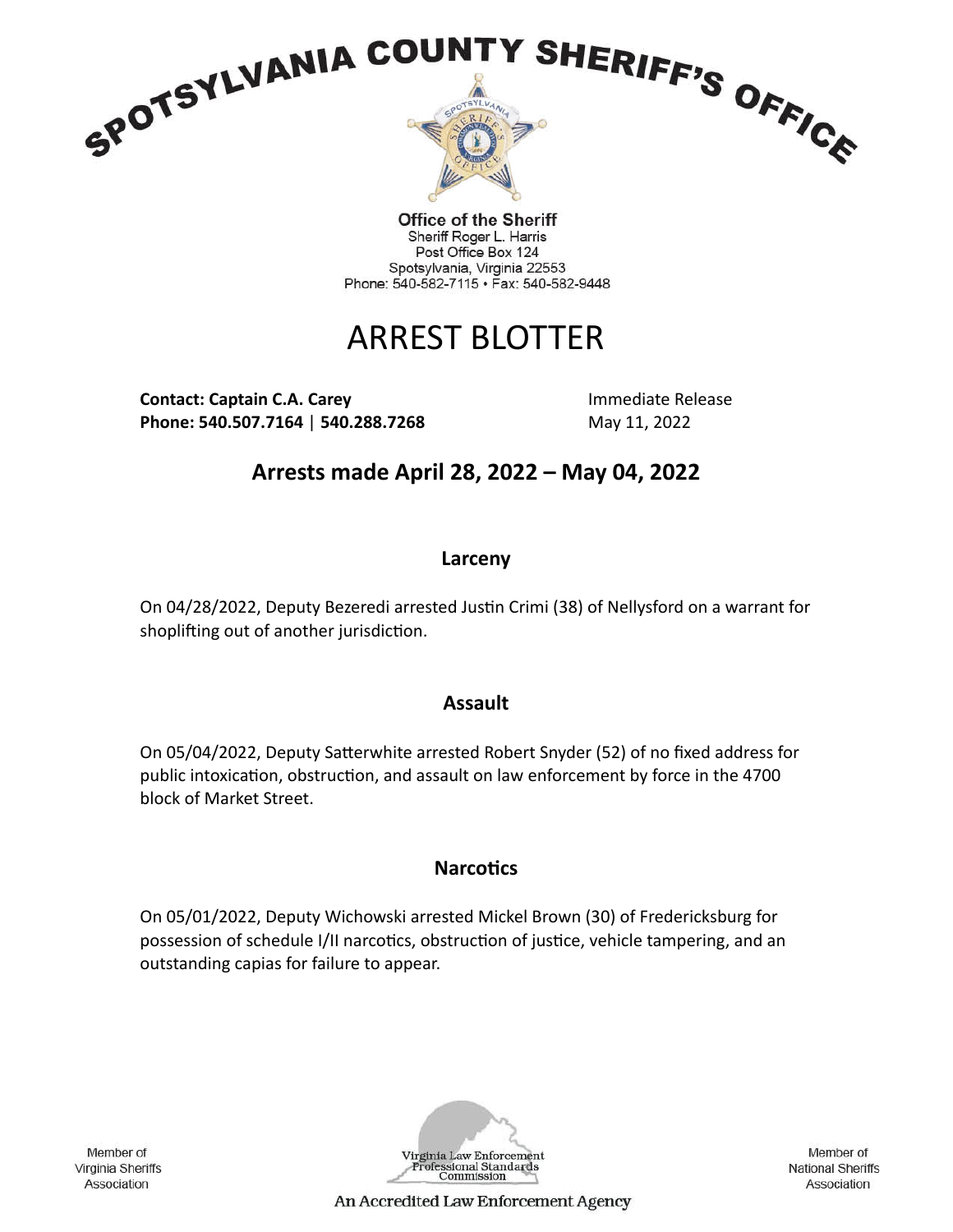#### **DUI**

On 04/28/2022, Deputy N. Stocking arrested Toni Browning for driving under the influence (drug-related).

On 05/01/2022, Deputy Munsee arrested Jose Guevara (45) of Spotsylvania for driving under the influence (2nd offense in 10 Years) at the intersection of Harrison Road and Salem Station Boulevard.

On 05/02/2022, Deputy First Class Schroeder arrested Heather Haynes (42) of Fredericksburg for driving under the influence (drug-related) and refusal.

### **Other Arrests**

On 04/28/2022, Deputy Cox arrested Brian Staples (43) of Spotsylvania on a capias for violation of pretrial terms.

On 04/28/2022, Deputy C. Washington arrested Malik Samuel (27) of Spotsylvania on a warrant for embezzlement out of another jurisdiction.

On 04/29/2022, Deputy C. Washington arrested Derrick Wood Jr. (21) of Spotsylvania on warrants out of another jurisdiction for attempting to shoot with malicious intent (3X), shoot at a vehicle, and firearm use in commission of a felony.

On 04/29/2022, Deputy Wichowski arrested William Wyllie (79) of Spotsylvania for a warrant out of another jurisdiction.

On 05/02/2022, Deputy Wichowksi arrested Quinn Wilson (41) of Moseley for public intoxication in the 10300 block of Spotsylvania Avenue.

On 05/02/2022, Deputy Wichowski arrested Marcia Johnson (44) of Orange for an outstanding capias out of another jurisdiction.

On 05/02/2022, Senior Deputy E. Coffey arrested John David Hall (54) of Spotsylvania on a warrant for trespassing out of another jurisdiction.

On 05/04/2022, Deputy Munsee arrested Devin Galyen (25) of Spotsylvania for felony child endangerment (X2), driving revoked, and hit and run.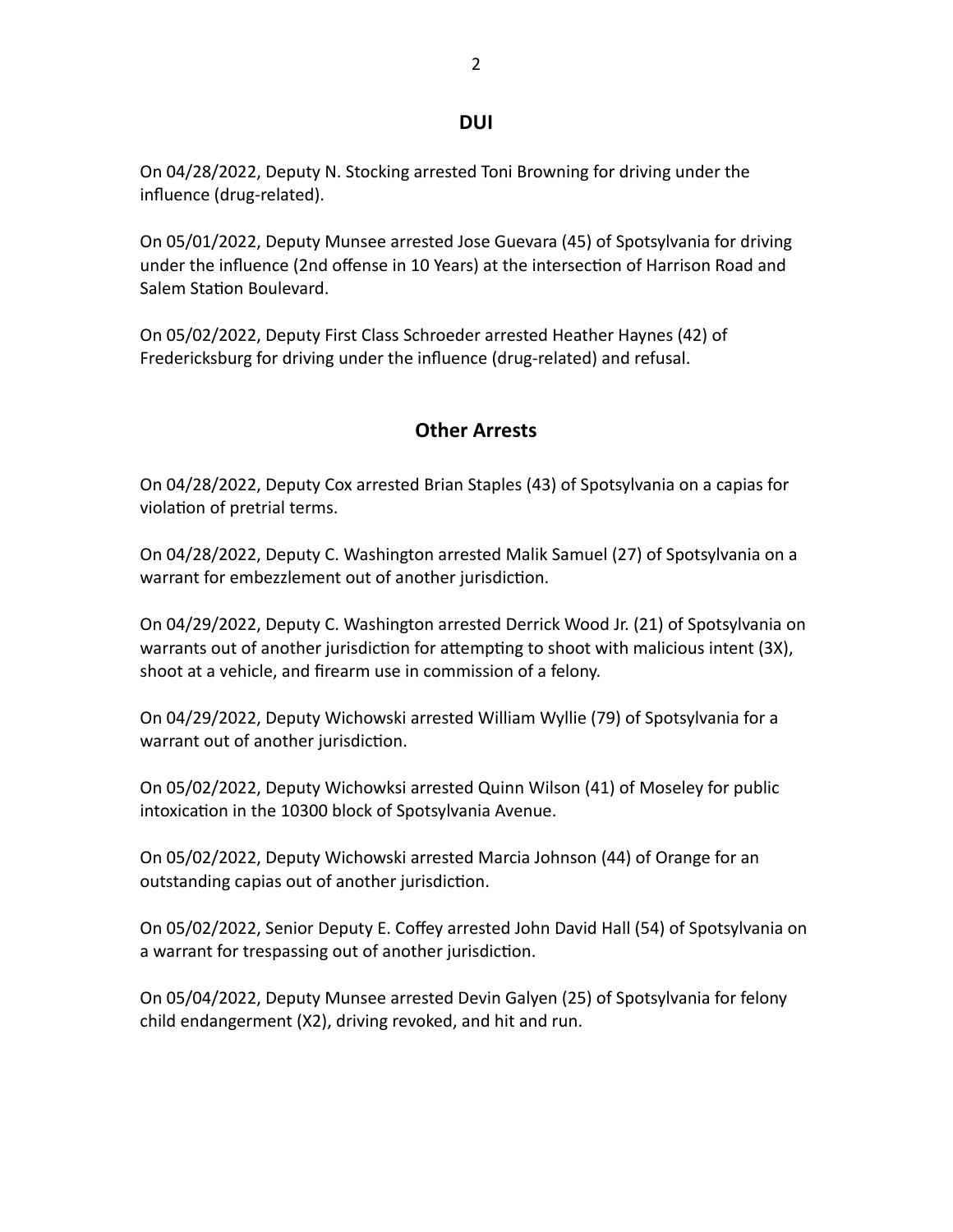On 05/04/2022, Deputy Satterwhite arrested Sarah Charvat (42) of no fixed address for public intoxication in the 4700 block of Market Street.

On 05/04/2022, Deputy 1st Class Simmons arrested Dominique McMillion of Spotsylvania, for felony eluding police, felony hit and run, unlawful entry into a residence, felon in possession of a handgun x2, reckless driving by speed-95/35, and no driver's license.

Remember your phone call or online tip can make a difference.